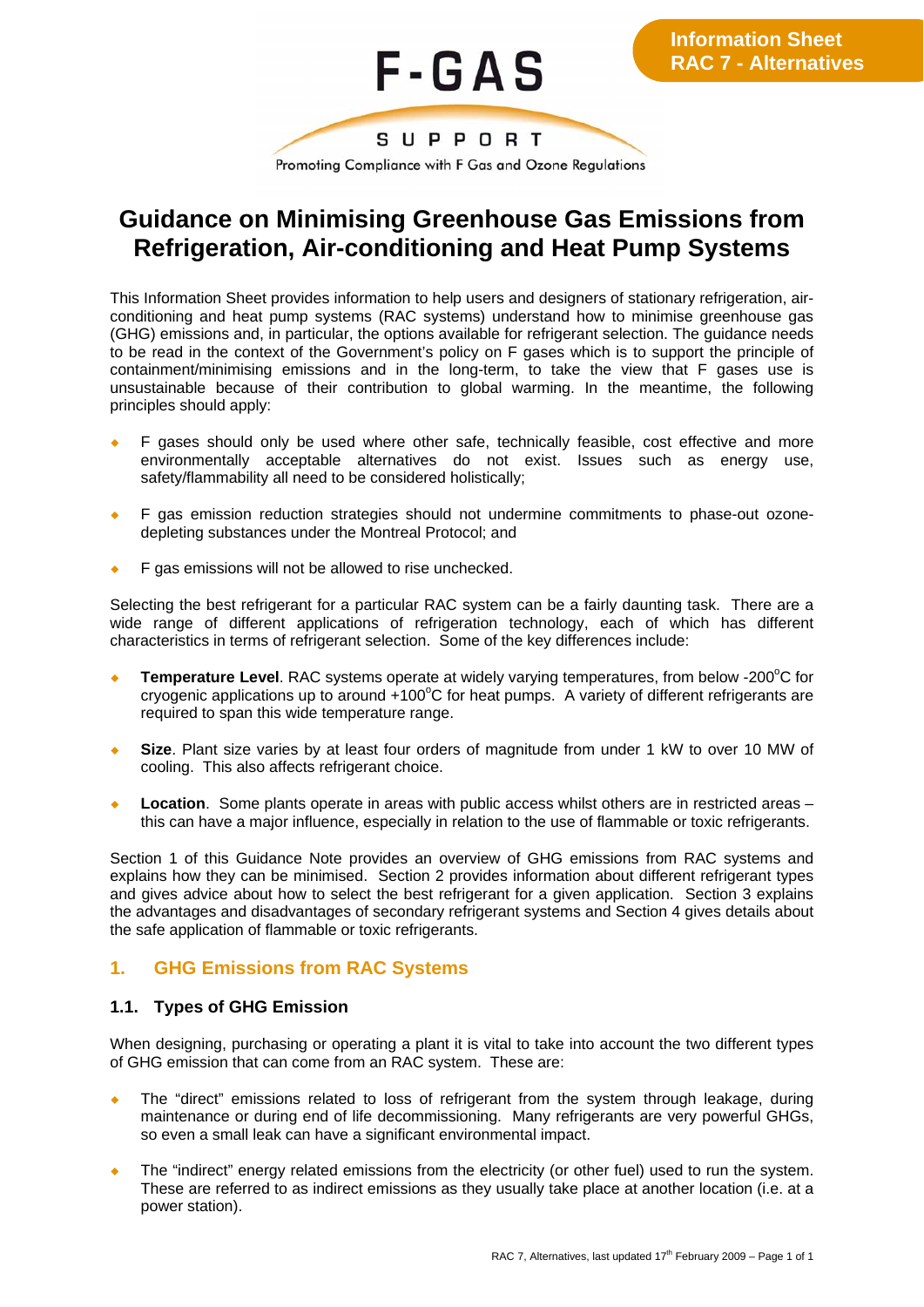In most situations it is the indirect energy related emission that dominates the overall GHG emissions from RAC systems. It has been estimated<sup>[1](#page-1-0)</sup> that for all UK RAC systems the average split of emissions is 85% from the indirect energy component and 15% from refrigerant leakage.

Given the importance of the energy related emission it is vital not to sacrifice efficiency to achieve a small reduction in direct emissions. Ways of reducing energy related emissions are briefly discussed in Section 1.3, although it is strongly advised that you seek more comprehensive guidance about efficiency opportunities.

# **1.2. Reducing Direct Emissions of Refrigerant**

There are two options to reduce the "direct" leakage related emissions from RAC systems. These are:

- ¡ **To use a zero (or low) GWP refrigerant.** GWP is "global warming potential" and it measures how much global warming is caused by 1 kg of refrigerant emission compared to 1 kg of  $CO<sub>2</sub>$ . Most fluorocarbon refrigerants, including HCFCs like R22 and HFCs like R134a and R404A have very high GWPs that are more than a thousand times higher than  $CO<sub>2</sub>$  (see Table 1 for examples). A number of alternatives are available that have zero or very low GWPs, as illustrated in the table. If these are used, the direct emissions can be zero or negligible in comparison to the indirect energy emissions.
- To design and operate a leak free system. Whilst the selection of a zero GWP refrigerant has obvious environmental benefits it is not the only solution. Historically many types of RAC system have been prone to high rates of leakage. Leakage in the range of 10% to 30% of the refrigerant charge per year is not uncommon. This can be avoided through good design, maintenance and system decommissioning. It is not unreasonable to target leakage levels well below 5% of the refrigerant charge per year for all types of RAC system and below 1% per year for factory built systems**[2](#page-1-1)** .

Using these strategies it is practical to reduce direct GHG emissions to zero or to a very low level.

If using ammonia or hydrocarbons, leakage emissions are not important in terms of global warming impact, although low leakage rates are vital for safety reasons. Systems using refrigerants of these types are successfully built with very low leak rates. There is no technical reason why systems using the high GWP HFC refrigerants should not achieve equally low leak rates.

| Refrigerant        | GWP <sup>3</sup> | ODP <sup>4</sup> | Comments                                                                                                                                                                                                            |  |
|--------------------|------------------|------------------|---------------------------------------------------------------------------------------------------------------------------------------------------------------------------------------------------------------------|--|
| <b>CFC 12</b>      | 8100             | 1                | Banned in EU since 2000                                                                                                                                                                                             |  |
| HCEC <sub>22</sub> | 1500             | 0.05             | Being phased out in EU 2010 to 2015                                                                                                                                                                                 |  |
| <b>HFC 134a</b>    | 1300             | $\Omega$         | Various HFCs used since mid-1990s as alternatives to ozone-<br>depleting CFCs and HCFCs in a wide variety of stationary and mobile<br>RAC applications. 3 examples given here – around 20 others also<br>available. |  |
| <b>HFC 404A</b>    | 3300             | $\Omega$         |                                                                                                                                                                                                                     |  |
| <b>HFC 410A</b>    | 1725             | $\Omega$         |                                                                                                                                                                                                                     |  |
| New FCs            | ~10              | $\Omega$         | New refrigerants; very low GWP. Not yet commercially available                                                                                                                                                      |  |
| CO <sub>2</sub>    |                  | 0                | Operates at very high pressure.                                                                                                                                                                                     |  |
| Hydrocarbons       | 3                | $\Omega$         | Widely used in very small systems; highly flammable                                                                                                                                                                 |  |
| Ammonia            | $\Omega$         | $\Omega$         | Used in large industrial systems; toxic and flammable                                                                                                                                                               |  |

# **Table 1 Examples of Refrigerant Global Warming Potential (GWP)**

<span id="page-1-3"></span>**4** ODP: Ozone Depletion Potential

<span id="page-1-0"></span><sup>&</sup>lt;sup>1</sup> DEFRA 1999, UK Emissions of HFCs, PFCs and SF<sub>6</sub>

<span id="page-1-1"></span><sup>&</sup>lt;sup>2</sup> Recommended further reading: Institute of Refrigeration Real Zero project www.realzero.org.uk

<span id="page-1-2"></span>**<sup>3</sup>** GWP, Global Warming Potential based on 100 year values in EC F Gas Regulation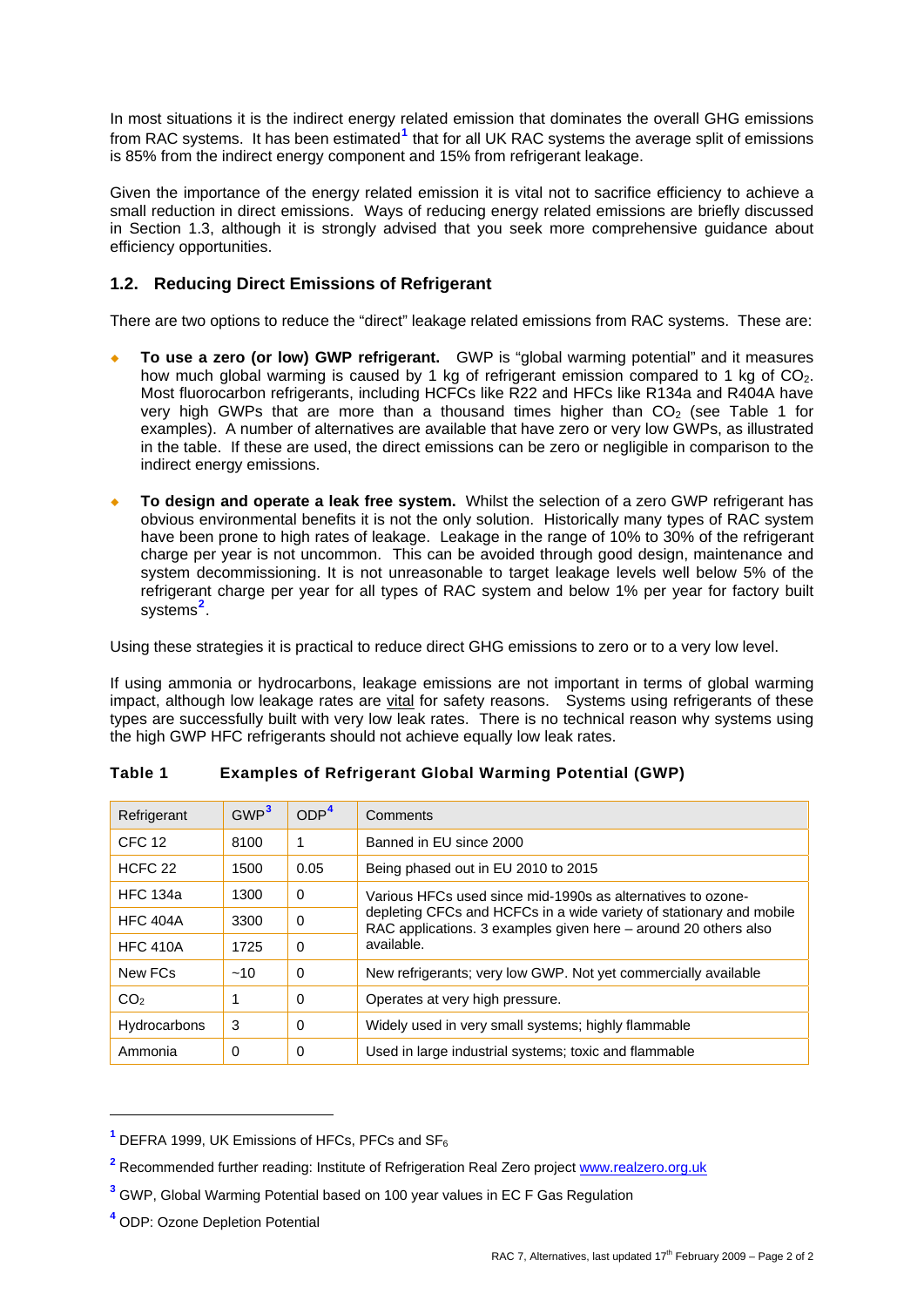

# **1.3. Reducing Energy Related Emissions**

There are numerous ways of reducing the energy consumption of RAC systems. It is beyond the scope of this document to address energy efficiency issues, but it is nevertheless useful to describe the overall potential for savings**[5](#page-2-0)** . Most RAC systems are electrically driven "vapour compression" systems. In general terms, efficiency improvements for this type of system can be achieved by:

- **Reducing the cooling demand.** Changes to the main cooling requirement and to auxiliary heat loads like fans and pumps can lead to significant reductions in energy use. Savings in excess of 50% are sometimes possible.
- **Reducing the "temperature lift".** Implementing measures to raise the evaporating temperature and / or to reduce the condensing temperature of a refrigeration system can lead to major improvements in efficiency. Savings in excess of 30% can often be achieved.
- **Improving the plant design.** Careful selection of the overall cycle configuration and of individual components can improve efficiency. Savings in excess of 20% can often be achieved.
- **Improving operation and maintenance**. Ensuring that the plant is running under optimum conditions can often save in excess of 20%.
- **Ensuring the correct selection of refrigerant**. The choice of refrigerant can also have an impact on RAC plant efficiency. The best refrigerant for a particular application could give 10% better efficiency than other options.

Given the relative importance of energy related emissions the designers of new RAC systems need to take into account all the above opportunities to maximise system efficiency. It is also worth being aware of a number of other related opportunities. These are a little more complex as they relate to the way the RAC system integrates with other energy using systems on the site. These opportunities include:

- **Heat Recovery.** It may be possible to use the heat rejected by a refrigeration plant to provide useful heat to another process. The choice of refrigerant has a significant impact on the potential to recover heat.
- **Using waste heat to run a refrigeration plant.** In some specialised situations it is possible to use waste heat from another process to run an absorption refrigeration plant and hence obtain cooling "free".
- **Trigeneration.** CHP plants (combined heat and power) are used to generate electricity on-site so that the waste heat can be used for process or space heating. In some situations it is cost effective to use some or all of the waste heat from a CHP plant to produce cooling via absorption refrigeration. This is often referred to as trigeneration.
- **Using low carbon electricity.** It is possible to achieve zero energy related GHG emissions from an RAC system if you use a renewable energy source, such as wind power to operate the plant.

<span id="page-2-0"></span> **5** For further information on efficient refrigeration contact the Institute of Refrigeration or the Carbon Trust.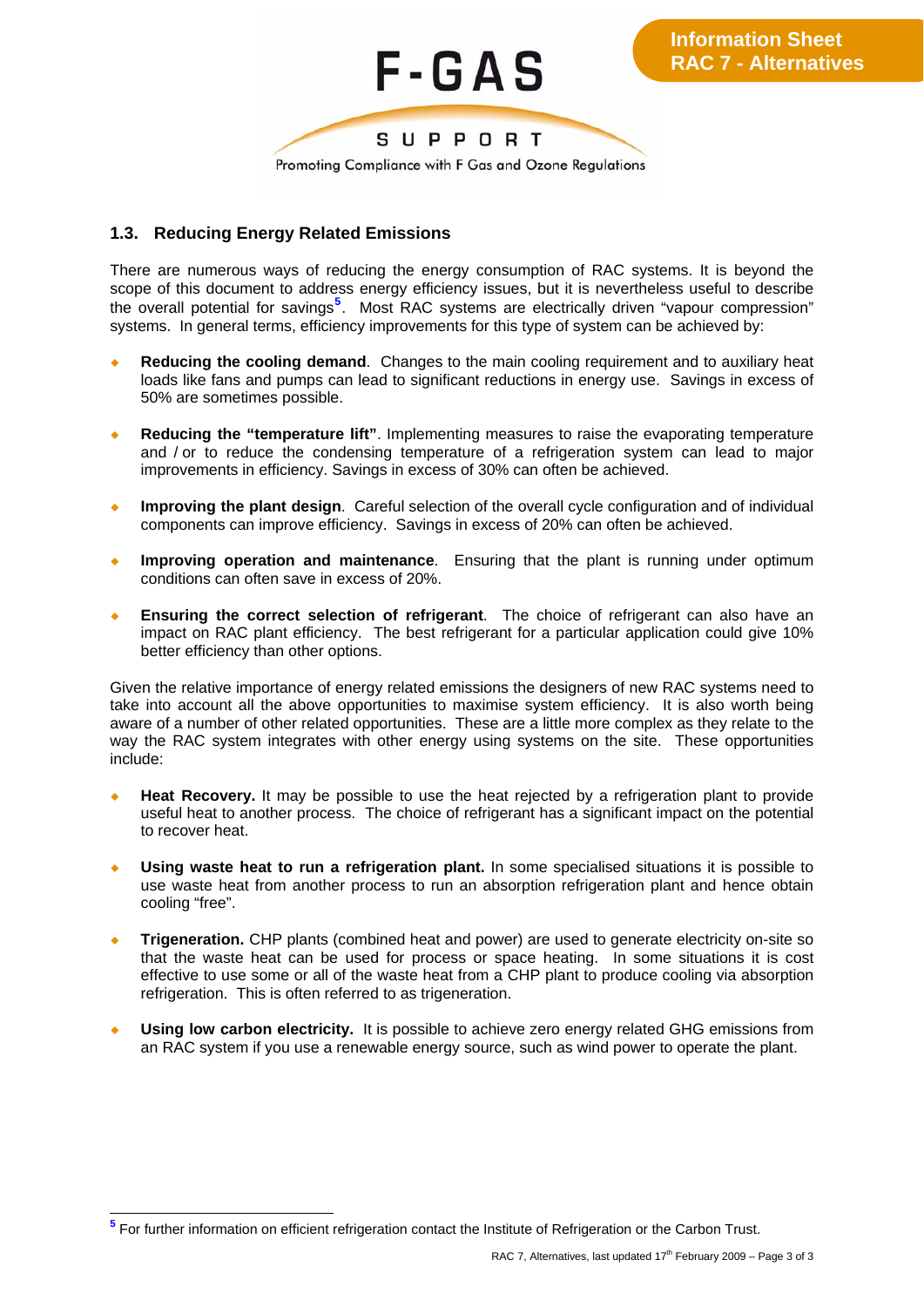# **2. Selecting the Best Refrigerant**

#### **2.1. Desirable Refrigerant Characteristics**

The choice of the best refrigerant for a given application is complex and it involves the evaluation of a number of competing characteristics. An "ideal" refrigerant would:

- ¡ Have excellent global environmental characteristics i.e. zero ODP and zero or very low GWP.
- Be non-toxic and non-flammable.

-

- Have excellent thermodynamic properties for the given application. This means that the refrigeration cycle efficiency would be as high as possible.
- Be a "practical" fluid to incorporate in the plant design. This includes factors such as materials compatibility (it is helpful if the refrigerant is compatible with a wide range of metals and other materials such as seals and gaskets), lubricating oil compatibility and operating pressure level (evaporating pressure must not be too low and condensing pressure must not be too high).
- Be low cost, widely available and familiar to designers, installers and maintenance contractors.

There is no single refrigerant or family of refrigerants currently available that possess all these characteristics. The main options available are "mapped" against the above characteristics in Table 2 and are discussed in more detail in the sections that follow.

| Refrigerant                                                                                     | <b>HFCs</b>  | <b>HCs</b>   | Ammonia      | CO <sub>2</sub> | <b>Low GWP FCs</b> |
|-------------------------------------------------------------------------------------------------|--------------|--------------|--------------|-----------------|--------------------|
| <b>GWP</b>                                                                                      | <b>xx</b>    | ✓            | $\checkmark$ | $\checkmark$    | ✓                  |
| <b>Toxicity</b>                                                                                 | $\checkmark$ | $\checkmark$ | x x          | ✓               | $\checkmark$       |
| Flammability                                                                                    | $\checkmark$ | <b>xx</b>    | $\mathbf x$  | $\checkmark$    | 2x                 |
| Efficiency                                                                                      | ✓            | ✓            | $\checkmark$ | $\checkmark$    | ✓                  |
| <b>Materials</b>                                                                                | ✓            | $\checkmark$ | $\mathbf x$  | $\checkmark$    | ✓                  |
| Pressure                                                                                        | ✓            | ✓            | $\checkmark$ | $x x^7$         | $\checkmark$       |
| Cost                                                                                            | ✓            | $\checkmark$ | $\checkmark$ | $\checkmark$    | ?                  |
| Availability                                                                                    | $\checkmark$ | $\checkmark$ | $\checkmark$ | $\checkmark$    | <b>xx</b>          |
| Familiarity                                                                                     | $\checkmark$ | $\checkmark$ | ✓            | $\pmb{\times}$  | $\mathbf x$        |
| Very Good √√<br>Key: Very poor <b>**</b><br>Poor $\boldsymbol{\mathsf{x}}$<br>Good $\checkmark$ |              |              |              |                 |                    |

#### **Table 2 Comparison of Refrigerant Characteristics[6](#page-3-0)**

It should be noted that all refrigerants have been characterised as "good" in terms of efficiency. All these refrigerant types have the potential to have "very good" efficiency if the system design is carefully optimised. However, poor design could lead to poor efficiency.

<span id="page-3-0"></span>**<sup>6</sup>** The comparison in Table 2 is valid for "mainstream" refrigeration and air-conditioning applications with evaporating temperatures between -40°C and +5°C and for condensing temperatures between 10°C and 50°C. The comparisons may not be valid outside these ranges (e.g. for very low temperature cryogenic systems or high temperature heat pump applications).

<span id="page-3-1"></span><sup>&</sup>lt;sup>7</sup> It should be noted that CO<sub>2</sub> has been categorised "very poor" in terms of pressure because the RAC industry will need to learn to cope with using a fluid at 120 bar, which is much higher than the current peak pressures of around 20 bar. However, the high pressure does deliver some desirable characteristics such as smaller pipe diameters and less compressor swept volume.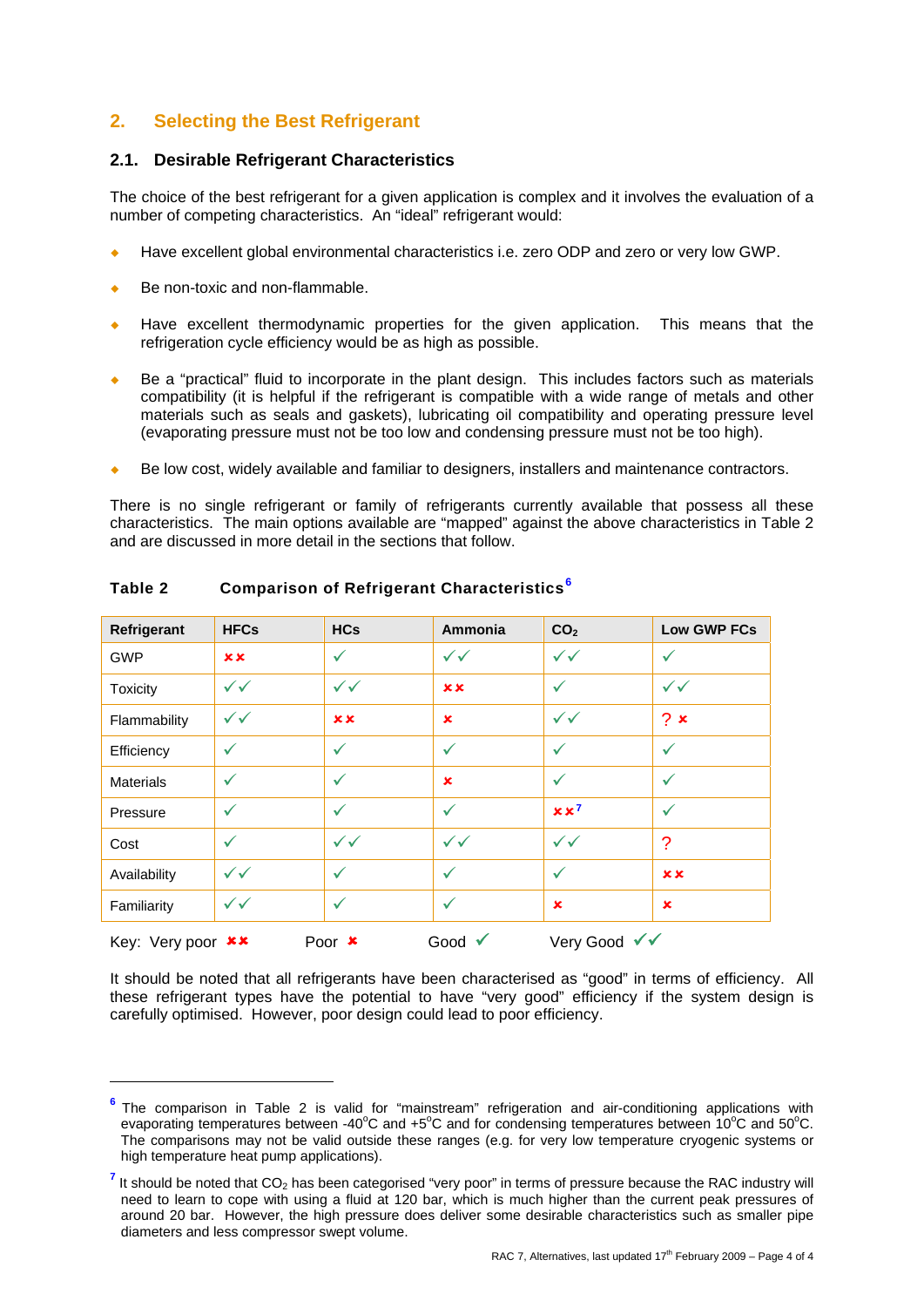

# **2.2. HFCs (hydrofluorocarbons)**

The HFC family have been used in a wide range of RAC systems since the mid-1990s as alternatives for CFC and HCFC refrigerants that damage the ozone layer.

From Table 2 it is clear that apart from the GWP the family of HFC refrigerants has very desirable characteristics. However, the GWPs are very high – typically in the range of 1300 to 3300, which gives a strong incentive to find a cost effective alternative.

HFCs are currently used in most types of RAC system including domestic, commercial and industrial systems. HFC 134a is used for all car air-conditioning systems, for many small commercial systems (e.g. retail equipment such as vending and display cabinets) and for a range of chiller and industrial applications. HFC 404A is widely used in supermarkets and for low temperature process cooling and storage. HFC 410A has taken a growing share of the split system air-conditioning market.

#### **Circumstances where HFCs may be best choice:**

- The flammability and toxicity characteristics are very favourable for HFCs. This makes them strongly advantageous for systems used in areas occupied by untrained members of the public.
- HFCs are a family of fluids that have a range of thermodynamic properties. This makes it easier to select a refrigerant that precisely matches the temperature requirements of the application. This could lead to improved efficiency. It also allows selection of a specialised refrigerant for very low temperature applications or for high temperature heat pumps.
- Certain HFC blends can be used to "retrofill" existing HCFC systems (e.g. R22 systems). HCFCs are being phased out from the end of 2009. If existing HCFC equipment is to be re-used with an alternative refrigerant then HFC blends may be the only practical option.

#### **Circumstances where HFCs should be avoided:**

- In very small hermetically sealed systems, where HCs have been shown to be safe, cost effective and very efficient.  $CO<sub>2</sub>$  is also an alternative option for very small systems.
- In very large systems, such as large air-conditioning water chillers or large industrial cooling systems, where ammonia, HCs or  $CO<sub>2</sub>$  can be used.
- For car air-conditioning, where high GWP HFCs will be banned after 2011 (in new vehicle types).

### **Key Rules to be followed if HFCs are used[8](#page-4-0) :**

- Design for very low leakage. Use materials and components that have very good leakage performance. Use a low refrigerant charge. For larger systems, build in instrumentation that will identify leakage.
- Design for very high efficiency. The use of HFCs can only be justified if the efficiency is equal to or, preferably, better than that achieved by competing alternatives. Ensure all the guidance in Section 1.3 is adhered to.
- Compliance with F gas Regulation. The use of HFCs is regulated by EC Regulation 842/2006. This places obligations on operators of systems using HFCs and companies and individuals involved in their supply and maintenance.

<span id="page-4-0"></span>**<sup>8</sup>** For further information about using HFCs refer to: Institute of Refrigeration Safety Code of Practice for Refrigerating Systems Utilising A1 Refrigerants (including HFCs), 2008.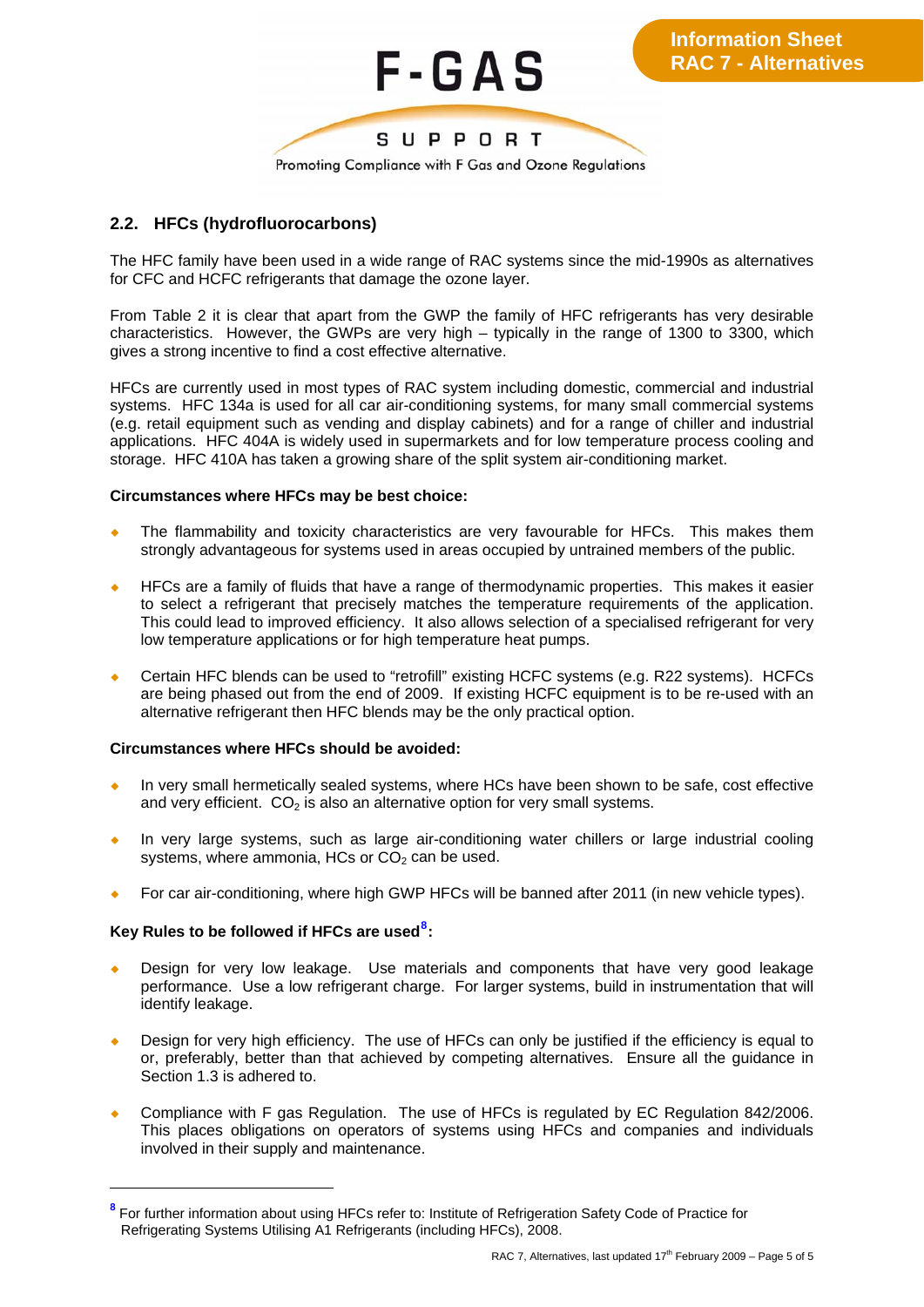# **2.3. HCs (Hydrocarbons)**

Hydrocarbon refrigerants have been used for many years in specialised industrial applications (e.g. petrochemical plants). Since the late 1990s the use of HCs has grown significantly. Most domestic refrigerators and freezers made in Europe now use HCs as the refrigerant (iso-butane) and as the foam blowing agent (pentane). There are well in excess of 100 million small domestic HC systems operating in Europe – illustrating that they can be cost effective and safe. The thermodynamic properties of HCs make them well suited for high efficiency designs.

The key characteristic that limits the use of HCs is high flammability. This makes it difficult to use in circumstances where a leak could prove a safety risk. Safety codes allow systems with less than 150g of refrigerant to be used in any location. Domestic refrigerators and freezers and small commercial systems, such as vending machines and retail displays, fall below this threshold and are in widespread use. See Section 4 for further details on quantities of HCs allowed in different locations.

In larger systems HC plant must be located in areas with restricted access – usually a special plant room or an external location. In such systems it is necessary to use a secondary refrigerant (such as chilled water or glycol) to transfer the cooling to the desired location. The plant room must be fitted with safety equipment to cope with refrigerant leakage (e.g. automatic ventilation). HCs are generally not suitable for "split system" applications containing a few kg of refrigerant (e.g. spilt system airconditioning or small cold stores) as it is difficult to cater for the leakage risk.

Most very small HC systems utilise iso-butane as the refrigerant. Larger systems often use propane. For very low temperature applications HCs such as methane, ethane, ethylene and propylene are also used.

#### **Circumstances where HCs may be best choice:**

- HCs are well suited to very small factory built hermetically sealed systems including domestic and small commercial equipment.
- HCs can be considered for large secondary refrigerant systems, although other options, such as ammonia or HFCs, may be more cost effective.
- HCs are a family of fluids that have a range of thermodynamic properties. This makes it easier to select a refrigerant that precisely matches the temperature requirements and size of the application. This could lead to improved efficiency. It also allows selection of a specialised refrigerant for very low temperature applications.

#### **Circumstances where HCs should be avoided:**

 $\bullet$  In situations where the flammability of the refrigerant poses too great a risk.

### **Key Rules to be followed if HCs are used[9](#page-5-0) :**

- Design to safely cater for the high flammability of the refrigerant.
- Design for very low leakage (for safety reasons). Use materials and components that have very good leakage performance. Use a low refrigerant charge. For larger systems, build in instrumentation that will identify leakage.
- Design for very high efficiency. The use of HCs can only be justified if the efficiency is equal to or, preferably, better than that achieved by competing alternatives. Ensure all the guidance in Section 1.3 is adhered to.

<span id="page-5-0"></span>**<sup>9</sup>** For further information about using HCs refer to: Institute of Refrigeration Safety Code of Practice for Refrigerating Systems Utilising A2 and A3 Refrigerants, 2008.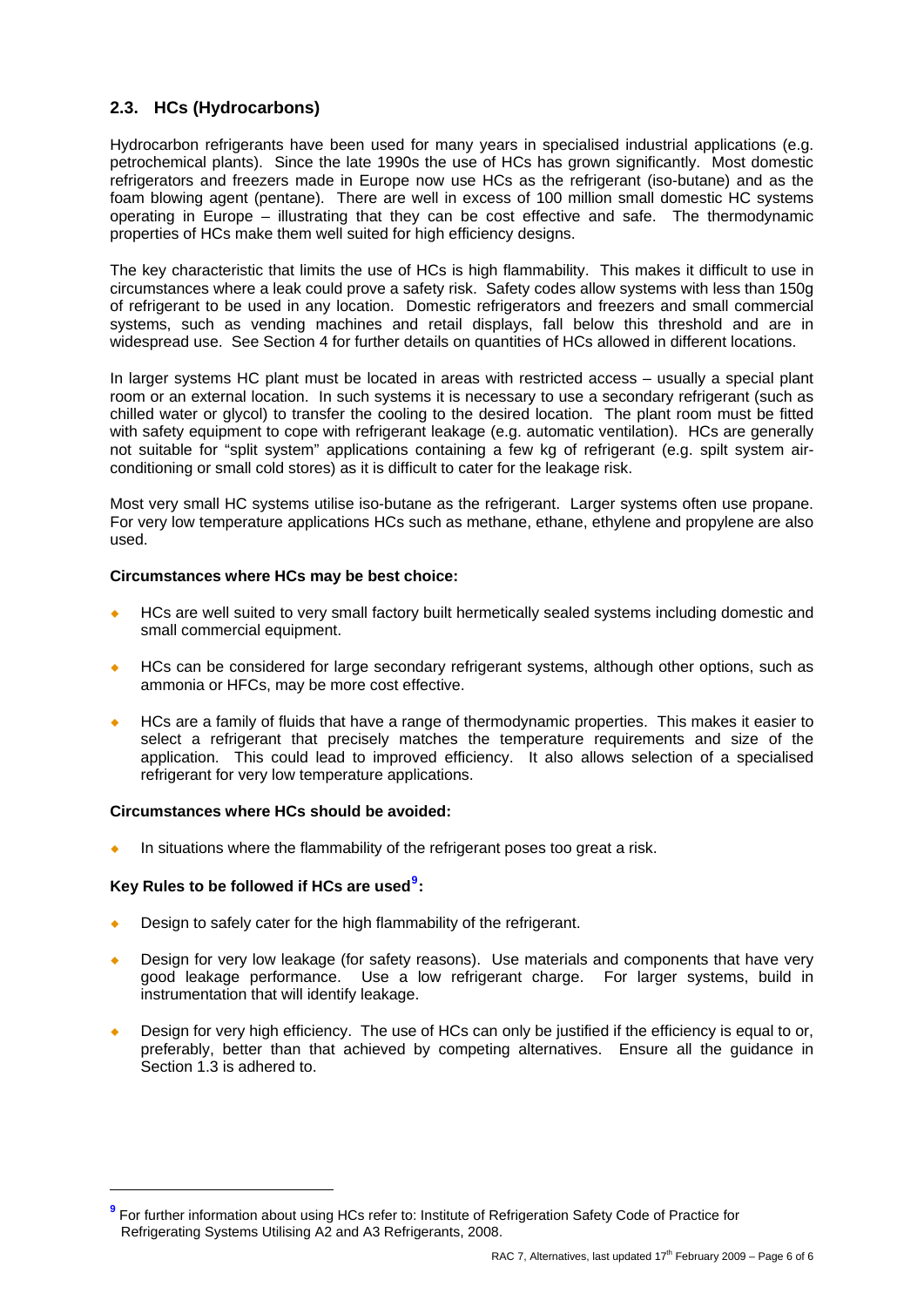### **2.4. Ammonia**

Ammonia has been in widespread use for industrial refrigeration systems for well over 100 years. The thermodynamic properties make it well suited for chilling or freezing applications down to evaporating temperatures of around -40°C. The main market sectors that have a long history in the use of ammonia are food and drink manufacturing and cold storage. Also, ammonia are used in very small absorption refrigerators, such as those used in some hotel rooms or in boats and caravans.

The main difficulty using ammonia is the high toxicity. It cannot be used in locations accessible by untrained members of the general public except in very small quantities. Ammonia is also slightly flammable / explosive and it is incompatible with any metal components containing copper.

The main applications for ammonia include: (a) industrial chiller systems for process cooling, and (b) distributed process cooling systems e.g. for blast freezers or large cold stores. In recent years there has been growth of the use of ammonia for building air-conditioning water chillers. In technical terms there are no major barriers to this application as chillers are usually located in restricted access plant rooms which can be designed to cope with an ammonia leak. However, in cost terms there is often a significant premium to pay compared to an HFC water chiller.

#### **Circumstances where ammonia may be best choice:**

- Large industrial cooling systems e.g. in food and drink manufacture, chemical processing, cold storage.
- Large secondary refrigerant systems e.g. chilled water for building air-conditioning or chilled glycol for process cooling. Some secondary refrigerant systems with ammonia have been trialled for supermarkets, but these have not proved popular  $-CO<sub>2</sub>$  appears to be a better alternative for this market.
- In situations where hot water at 50 to  $70^{\circ}$ C is used in large quantities ammonia systems are slightly more effective from a heat recovery perspective than HFCs.

#### **Circumstances where ammonia should be avoided:**

- In situations where the toxicity of the refrigerant poses too great a risk.
- $\bullet$  Below about -40°C the suction pressure of ammonia systems is reaching an impractical level well below atmospheric pressure. Below that temperature certain other refrigerants are likely to have better performance.

#### **Key Rules to be followed if ammonia is used:**

- Design to safely cater for the flammability and high toxicity of the refrigerant<sup>[10](#page-6-0)</sup>.
- ¡ Only use steel components (e.g. copper and alloys containing copper must not be used) and ensure gaskets and seals are compatible with ammonia.
- Design for very low leakage (for safety reasons). Use materials and components that have very good leakage performance. Use a low refrigerant charge. For larger systems, build in instrumentation that will identify leakage.
- Design for very high efficiency. The use of ammonia can only be justified if the efficiency is equal to or, preferably, better than that achieved by competing alternatives. Ensure all the guidance in Section 1.3 is adhered to.

<span id="page-6-0"></span>**<sup>10</sup>** For further information about using ammonia refer to: Institute of Refrigeration Safety Code of Practice for Refrigerating Systems Utilising Ammonia, 2002 (currently being revised).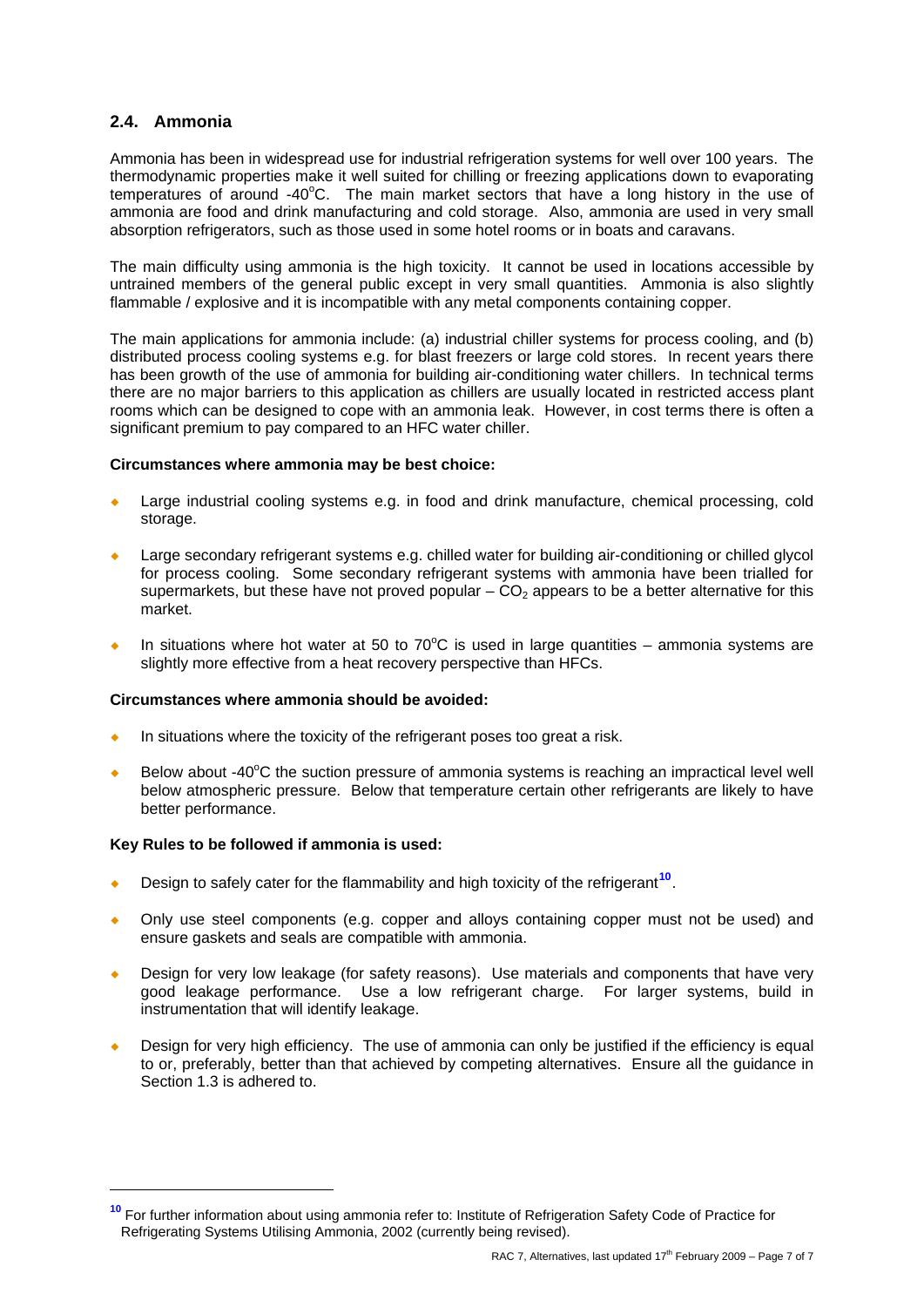# **2.5.** Carbon Dioxide (CO<sub>2</sub>)

In the early years of mechanical refrigeration  $CO<sub>2</sub>$  was a quite widely used refrigerant. For example, it was used in refrigerated ships, being considered a safer refrigerant than other available options, such as ammonia. By the 1950s it had been largely replaced with alternatives, especially CFCs.

During the last 10 years there has been growing interest in  $CO<sub>2</sub>$  as a refrigerant. Table 2 shows that  $CO<sub>2</sub>$  has many desirable characteristics. The main problem relates to operating pressure. At typical summer time conditions HFC plants and ammonia plants will have a compressor discharge pressure of around 15 bar(q). A  $CO<sub>2</sub>$  plant operating in similar ambient temperature will have a compressor discharge pressure nearly 10 times higher than this at about 120 bar(g). Also, the summer time discharge pressure of a  $CO<sub>2</sub>$  system is above the critical pressure of  $CO<sub>2</sub>$ . The cycle has to operate as a "trans-critical cycle" and heat is rejected in a gas cooler instead of a condenser. Whilst these are not insurmountable problems, it is unfamiliar territory for most refrigeration engineers.

 $CO<sub>2</sub>$  has some characteristics that make it particularly attractive for refrigeration. For example, the diameter of refrigerant pipework is much smaller than for HFCs or ammonia and compressors are smaller.  $CO<sub>2</sub>$  has especially good characteristics for heat recovery – enabling hot water at up to 90°C to be produced. It also has good properties for use as a secondary refrigerant in place of chilled water or glycol.

There are a number of markets showing significant interest in  $CO<sub>2</sub>$ . These include (a) mobile airconditioning for cars, (b) supermarket refrigeration, (c) various industrial applications, (d) small commercial systems (e.g. bottle coolers for soft drink retailing) and (e) small water heating heat pumps (for which there is already a major market in Japan).  $CO<sub>2</sub>$  might become a much more popular refrigerant during the next 10 years, although the hurdles related to high operating pressure and lack of familiarity will be difficult to overcome. There is still some uncertainty regarding the energy efficiency of  $CO<sub>2</sub>$  systems compared to the best competing HFC systems.

#### Circumstances where CO<sub>2</sub> may be best choice:

- For systems where the flammability or toxicity of HCs and ammonia make these unacceptable options (e.g. supermarkets, mobile air-conditioning).
- For systems that can benefit from the heat recovery characteristics of  $CO<sub>2</sub>$ .
- As an alternative more energy efficient secondary refrigerant in place of chilled water or glycol.

#### Circumstances where CO<sub>2</sub> should be avoided:

Where design and maintenance engineers are unfamiliar with  $CO<sub>2</sub>$ .

#### Key Rules to be followed if CO<sub>2</sub> used<sup>[11](#page-7-0)</sup>

- Ensure good leak detection and good ventilation following a leak. Although  $CO<sub>2</sub>$  is not toxic it is harmful at concentrations above 5,000 ppm.
- Design to cope with high pressures and trans-critical operation.
- Design for very low leakage. Use materials and components that have very good leakage performance. Use a low refrigerant charge.
- Design for very high efficiency. The use of  $CO<sub>2</sub>$  can only be justified if the efficiency is equal to or, preferably, better than that achieved by competing alternatives. Ensure all the guidance in .<br>Section 1.3 is adhered to.

<span id="page-7-0"></span><sup>&</sup>lt;sup>11</sup> For further information about using CO<sub>2</sub> refer to: Institute of Refrigeration Safety Code of Practice for Refrigerating Systems utilising carbon dioxide refrigerant, 2008.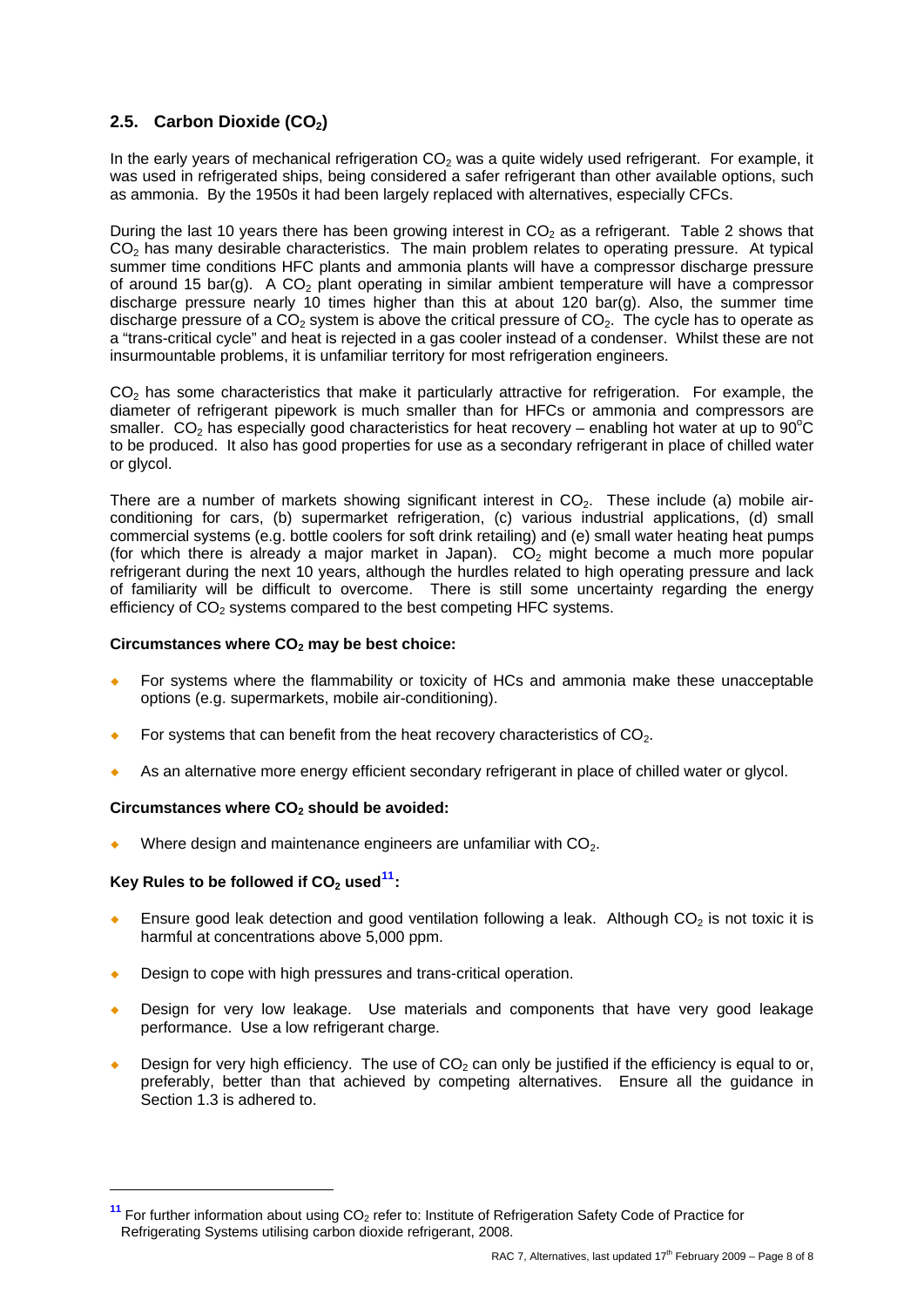### **2.6. Low GWP FCs (fluorocarbons)**

All HFCs in common usage for RAC applications have very high GWPs, typically in the range of 1,300 to 3,300. For some years refrigerant manufacturers have been trying to identify much lower GWP alternatives that have the other favourable characteristics of HFCs, in particular zero flammability and toxicity.

During early 2008 DuPont and Honeywell have announced the development of HFO 1234yf. Later in 2008 Ineos Fluor also announced a new low GWP fluorocarbon, AC4. These new refrigerants have properties that are similar to HFC 134a, but have a very low GWP, thought to be less than 10. In the first instance they are being targeted at the mobile air-conditioning market, but should one or both prove successful they may be suitable for a wide range of RAC applications.

Both these refrigerants are slightly flammable, although the level of flammability is thought to be low enough to be acceptable in applications such as mobile air-conditioning. Toxicity is expected to be zero.

The current drawback for these refrigerants is that they are not yet technically proven or commercially available. However, if they meet the expectations of their manufacturers they could become credible alternatives.

#### **Circumstances where low GWP FCs may be best choice (if they become available):**

- Applications that currently use HFC 134a.
- Other HFC applications e.g. 404A or 410A if the refrigerant properties turn out to be suitable (this is not yet certain).

#### **Circumstances where low GWP FCs should be avoided:**

Equipment that needs to be purchased within the next year (e.g. during 2009). These refrigerants are not yet commercially available.

#### **Key Rules to be followed if low GWP FCs are used:**

- Design for very low leakage. Use materials and components that have very good leakage performance. Use a low refrigerant charge. For larger systems, build in instrumentation that will identify leakage.
- Design for very high efficiency. The use of low GWP FCs can only be justified if the efficiency is equal to or, preferably, better than that achieved by competing alternatives. Ensure all the guidance in Section 1.3 is adhered to.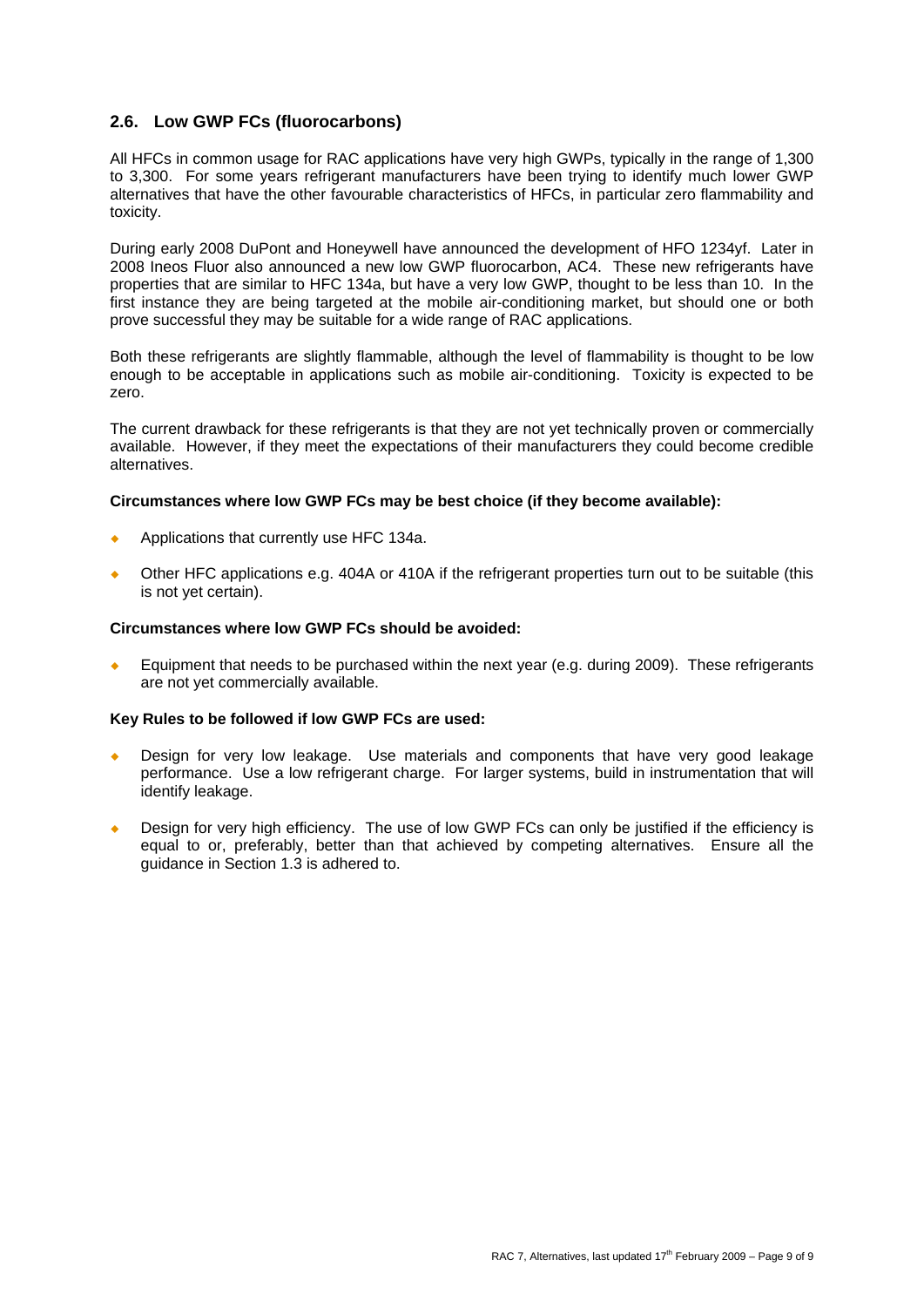# **3. Using Secondary Refrigerant Systems**

When designing a new refrigeration system it is important to decide whether the direct use of a primary refrigerant is best or whether it is better to use a secondary refrigerant such as chilled water or glycol.

#### **Examples of primary and secondary refrigerant systems**

A system that uses a primary refrigerant is one where the actual refrigerant is used to cool the load. The most common example is a domestic refrigerator. Most modern European refrigerators use a hydrocarbon refrigerant. This is circulated through the evaporator which is inside the refrigerator. Other examples include split system air-conditioning units, with an HFC refrigerant evaporator inside the room being cooled or an industrial blast freezer with ammonia evaporators inside the chamber that is freezing a food product.

A system that uses a secondary refrigerant is one where the primary refrigerant is used to cool a secondary fluid (such as water). The secondary fluid is then pumped to a heat exchanger that is used to cool the load. Common examples are chilled water systems for building air-conditioning and glycol systems for industrial cooling e.g. in a brewery.

#### **Why are secondary systems sometimes used?**

There are a number of advantages of using a secondary refrigerant that make them popular in certain situations. These include:

- ¡ It allows use of toxic or flammable refrigerants such as ammonia or HCs as these primary refrigerants can be used in a remote location and a "safe" secondary fluid is used to transmit the cold to occupied areas.
- The chiller, which contains all the complex primary refrigeration equipment, can be factory built. The on-site construction of pipework is only for "low technology" water pipework (or similar). This can reduce cost, lead to a higher quality plant with very low levels of leakage.
- Secondary systems are well suited to situations where there is a requirement for cooling in lots of different locations (e.g. different rooms in a large building or different parts of a food processing factory).

In general, secondary systems are thought to be practical and cost effective in large applications. In a small building air-conditioning would usually be provided by a primary refrigerant system (e.g. a split system cassette unit) whereas in a large building a water chiller secondary system is more common.

#### **Potential environmental penalties with secondary systems**

Whilst secondary systems seem to have a clear environmental advantage i.e. they allow the use of ammonia or HCs for medium sized and large RAC systems, there is the potential to create excessive  $CO<sub>2</sub>$  emissions through poor energy efficiency. There are 3 ways in which the efficiency of a secondary system can be worse than a primary system:

- There is an extra temperature difference introduced between the primary and secondary refrigerant. If this is large the system efficiency will be reduced.
- The secondary refrigerant needs to be pumped to the various loads. This creates an extra electrical load and also adds a heat load to the system. If the pumping system is not well designed this can create a significant energy penalty.
- With a secondary system it is tempting to mix loads of different temperatures on one system. For example, in a brewery some cooling is done at -1<sup>o</sup>C and some is done at +10<sup>o</sup>C. It is common to put both loads on a glycol system with glycol at, say, -6°C and a primary evaporating temperature of -9 $\degree$ C. Cooling a +10 $\degree$ C load with a primary evaporating temperature of -9 $\degree$ C is very inefficient. If the load was on a dedicated system directly using a primary refrigerant, the evaporating temperature could be around  $+7^{\circ}\text{C}$  and the plant would use about half the energy of the secondary system.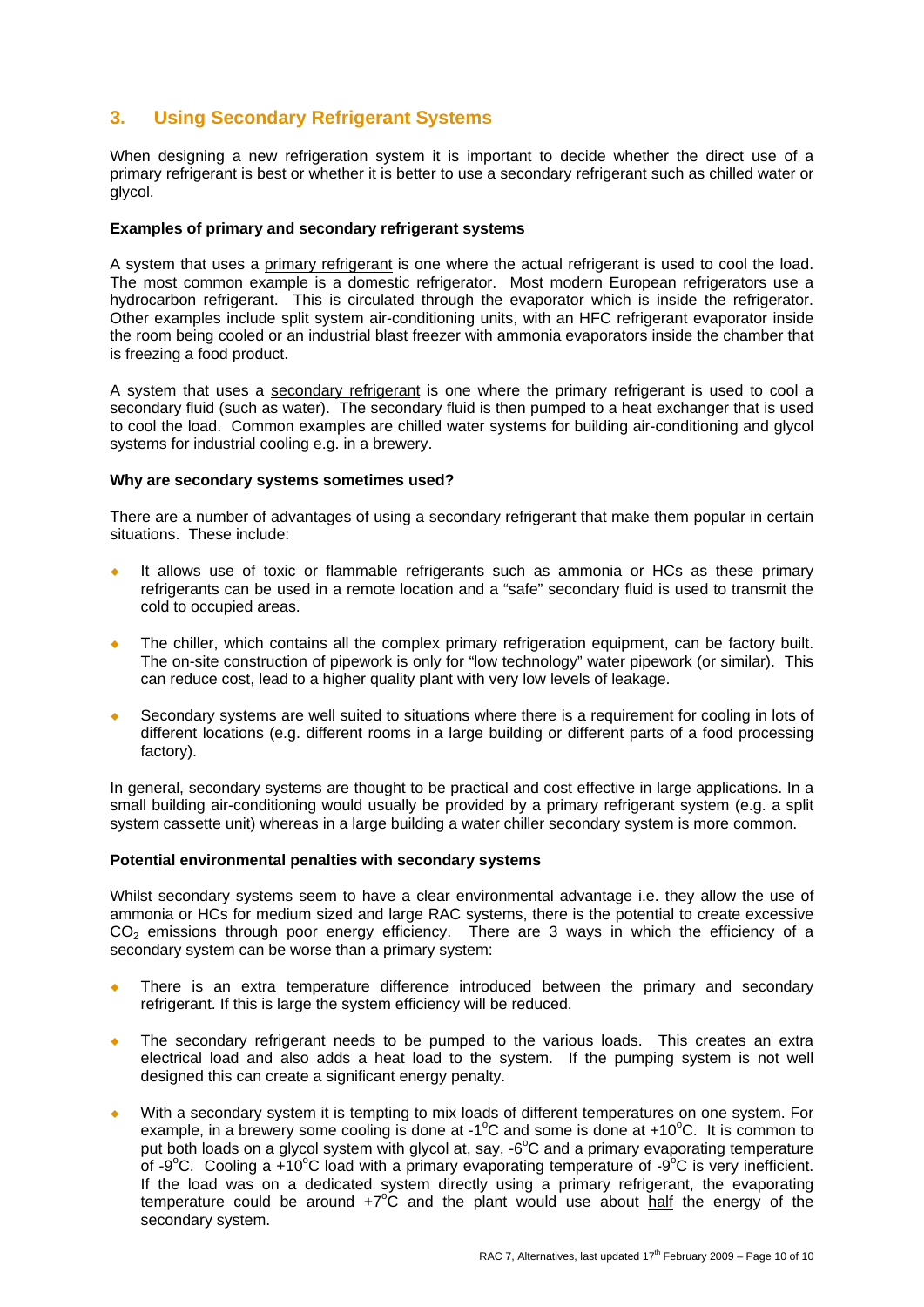It is vital that these considerations are taken into account when considering alternatives for high GWP HFCs. If you can avoid excessive leaks then a high efficiency primary HFC system may be preferable to a low efficiency ammonia secondary system.

Avoiding "lowest common denominator systems" that mix loads at different temperature levels is especially important (see  $3<sup>rd</sup>$  bullet above). Whilst this problem is most common on secondary systems it should be noted that it can also apply to primary systems. For example, it is common to have a single primary system serving a blast freezer (requiring a refrigerant evaporating temperature of -40°C) on the same system as a cold store (which might be able to operate with an evaporating temperature of around -25°C). This introduces an energy penalty of about 40% for the cold store load.

Most secondary refrigerant systems use a liquid, such as water or glycol. These become increasingly viscous at lower temperatures – requiring extra pumping power. Recent developments in the use of  $CO<sub>2</sub>$  as a "volatile secondary" look very interesting from an efficiency perspective. The mass flow of secondary refrigerant required is much lower (because the  $CO<sub>2</sub>$  boils, making use of its latent heat capacity). This leads to the need for considerably lower pumping power.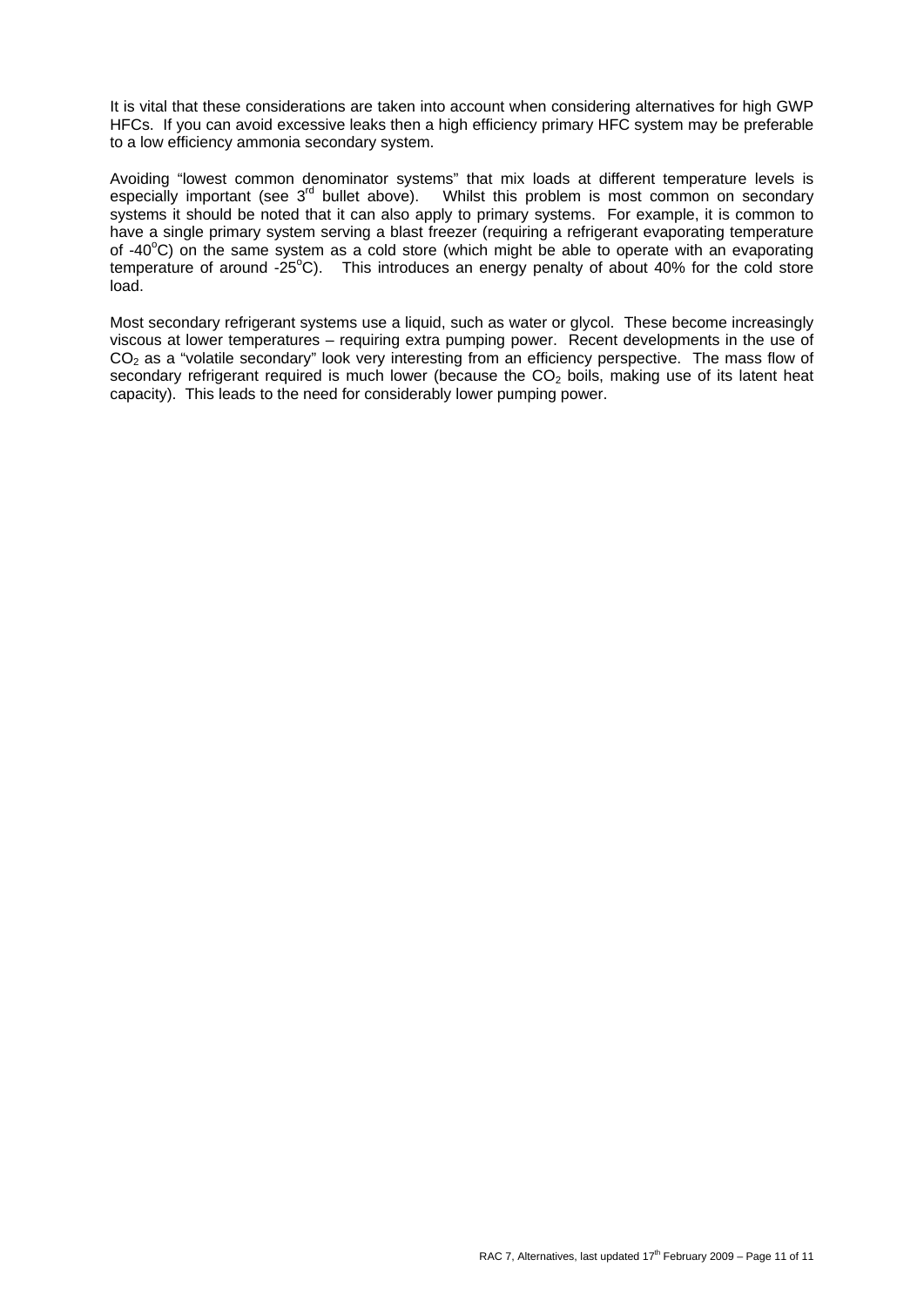# **4. Safely Using Flammable or Toxic Refrigerants**

The quantity of refrigerant that can safely be used in different locations and different types of occupancy are defined in the European safety standard BS EN 378:2008 ("Refrigerating systems and heat pumps – Safety and environmental requirements"). You are advised to refer to this standard for details of safety requirements. A short overview of some information from the standard is given below.

BS EN 378:2008 sets out rules for maximum allowable quantities of all types of refrigerant. The rules are based on a refrigerant safety classification and on the type of location and occupancy.

#### **4.1. Safety Groups**

The standard gives a safety group for each refrigerant. The classification is based on toxicity and flammability. The toxicity classes are:

*A = non-toxic; B = toxic* 

The flammability classes are:

*1 = non- flammable; 2 = some flammability; 3 = highly flammable* 

Some examples of safety classifications are given in Table 3.

| Refrigerant     | <b>Safety Group</b> |  |
|-----------------|---------------------|--|
| <b>HFC 134a</b> | A1                  |  |
| <b>HFC 404A</b> | A1                  |  |
| CO <sub>2</sub> | A <sub>1</sub>      |  |
| Ammonia         | <b>B2</b>           |  |
| Hydrocarbons    | A <sub>3</sub>      |  |
|                 |                     |  |

**Table 3 Examples of Safety Groups from BS EN 378:2008** 

#### **4.2. Occupancy Categories**

The standard defines three categories of occupancy as show in Table 4.

| <b>Category A</b><br><b>General Occupancy</b>    | A location where people may sleep or where the number of<br>people present is not controlled or to which any person has<br>access without being personally acquainted with the personal<br>safety precautions.<br>For example: supermarkets, shops, hotels, restaurants,<br>hospitals, courts, schools |  |  |
|--------------------------------------------------|--------------------------------------------------------------------------------------------------------------------------------------------------------------------------------------------------------------------------------------------------------------------------------------------------------|--|--|
| <b>Category B</b><br><b>Supervised Occupancy</b> | Rooms, parts of buildings or buildings, where only a limited number of<br>people may be assembled, some of them being necessarily<br>acquainted with the general safety precautions.<br>For example: business or professional offices.                                                                 |  |  |
| <b>Category C</b><br><b>Authorised Occupancy</b> | An occupancy which is not open to public and where only authorised<br>persons are granted access. Authorised persons shall be acquainted<br>with general safety precautions of the establishment.<br>For example: industrial production facilities or special machinery                                |  |  |
|                                                  | rooms with restricted access.                                                                                                                                                                                                                                                                          |  |  |

**Table 4 Occupancy Categories from BS EN 378:2008**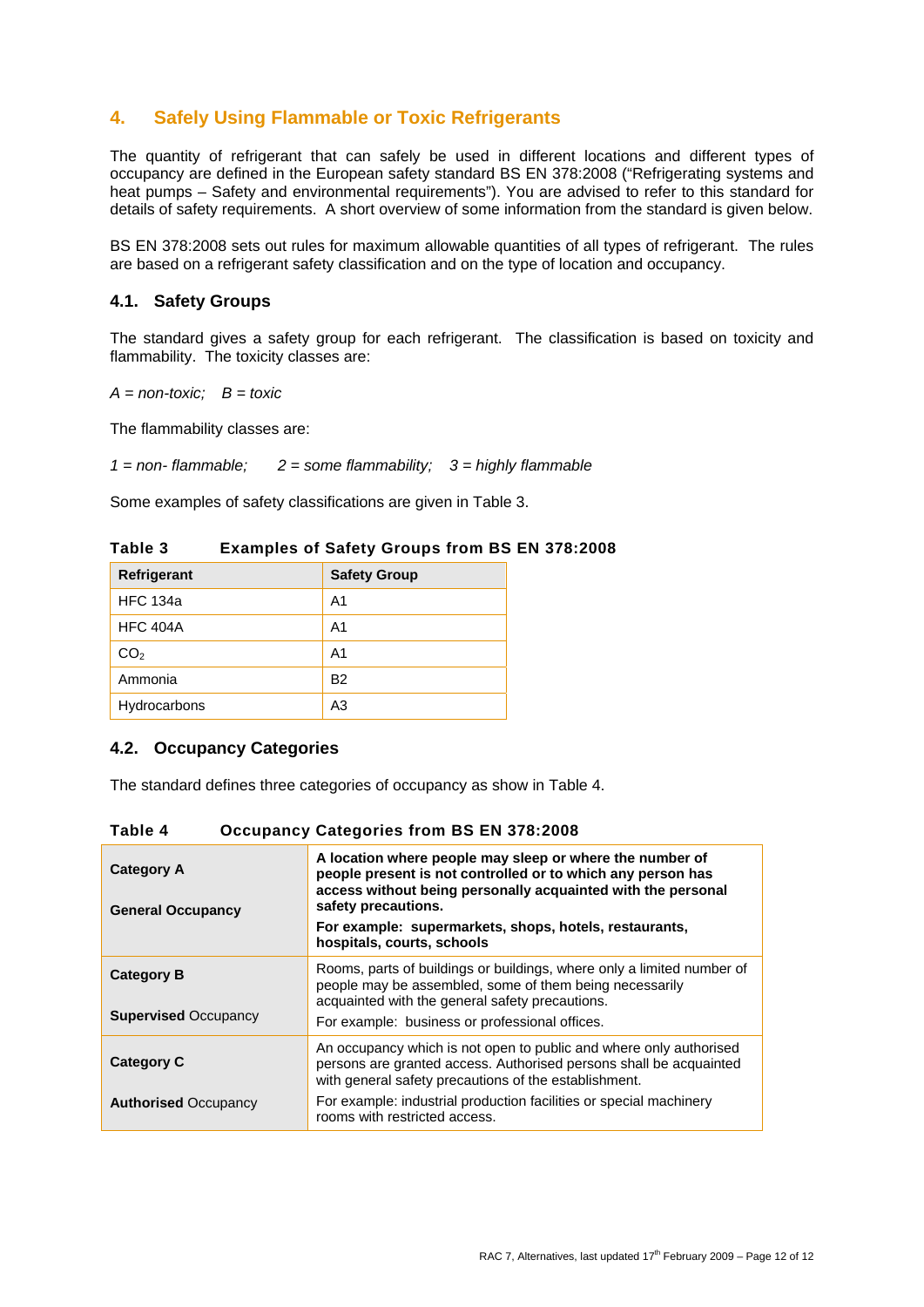# **4.3. Allowed quantities of hydrocarbons**

HC refrigerants such as R290 (propane), R600a (iso-butane) and R1270 (propylene) are all in safety group A3. This means they are highly flammable and the quantity of refrigerant is severely restricted unless all the parts of the refrigeration system that contain HCs are in an unoccupied machinery room**[12](#page-12-0)** or in the open air.

The rules to calculate the allowable quantity are complex in some situations. They depend on the type and exact positioning of the RAC system as well as the Occupancy Category.

There are 2 fairly simple rules:

-

- RAC systems with up to 150 g of HC refrigerant can be used in any location or occupancy. This includes very small systems such as domestic refrigerators and freezers.
- If the system is in a location below ground level it is never allowed more than 1 kg of HC refrigerant.

The other rules are much more complex. The charge is often dependent on the room volume. For split system air-conditioning equipment the allowable charge is also dependent on the height of the cooler unit above the floor. You must refer to BS EN 378:2008 for the full details. Some examples from the rules include:

- In a Category A general occupancy location, where part or all of the system containing HCs is in the human occupied space, the maximum charge is restricted to 1.5 kg, irrespective of room volume. In small rooms the allowable charge will be below this value. A larger charge of up to 5 kg may be allowable if the equipment is in a ventilated enclosure or outdoors.
- In a Category B supervised occupancy location, where part or all of the system containing HCs is in the human occupied space the maximum charge is restricted to 2.5 kg, irrespective of room volume. In small rooms the allowable charge will be below this value. A larger charge of up to 5 kg may be allowable if the equipment is in a ventilated enclosure or up to 10 kg if the equipment is outdoors.
- In a Category C authorised occupancy location, where all of the system containing HCs is in the human occupied space the maximum charge is restricted to 10 kg, irrespective of room volume. In small rooms the allowable charge will be below this value. A larger charge of up to 25 kg may be allowable if the compressor and receiver part of the system is in a ventilated enclosure or is outdoors.
- There is no restriction on HC refrigerant charge where the entire system is located in an unoccupied machinery room or in the open air.

<span id="page-12-0"></span>**<sup>12</sup>** A machinery room is defined in BS EN 378:2008 as: "A complete enclosed room or space, vented by mechanical ventilation and only accessible to authorised persons, which is intended for the installation of components of the refrigerating system or of the complete refrigerating system. Other equipment may also be installed provided it is compatible with the safety requirements for the refrigerating system".